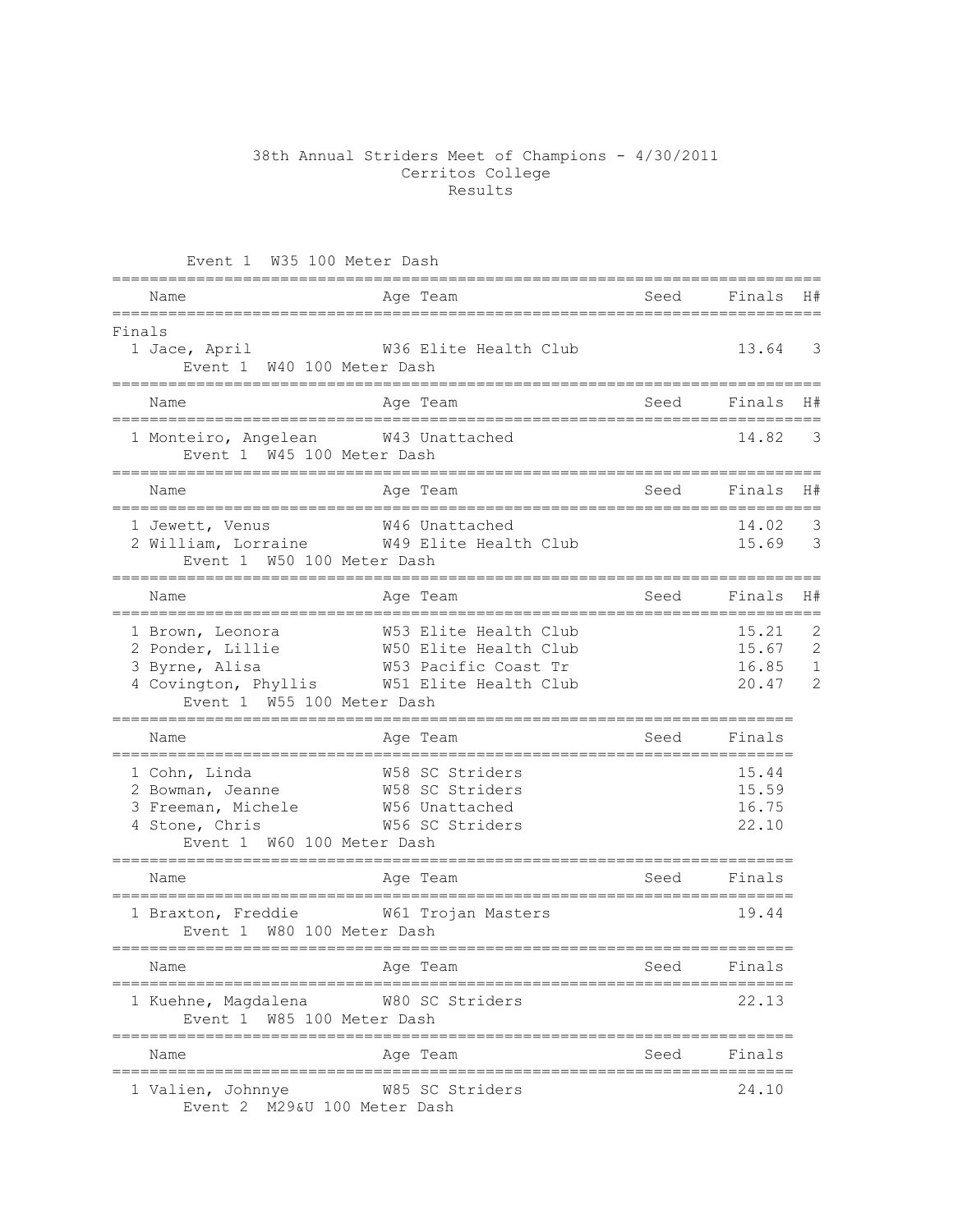| Name                                                                                                                                                            | Age Team                                                                                                                |                                     | Seed Finals                               | H#                    |
|-----------------------------------------------------------------------------------------------------------------------------------------------------------------|-------------------------------------------------------------------------------------------------------------------------|-------------------------------------|-------------------------------------------|-----------------------|
| 1 Jones, Stirley M25 SC Striders<br>Event 2 M30 100 Meter Dash                                                                                                  |                                                                                                                         |                                     | =============<br>11.48                    | 7                     |
| Name                                                                                                                                                            | Age Team                                                                                                                | Seed                                | Finals                                    | H#                    |
| 1 Guerrier, Marc M34 Unattached<br>2 Souarain, Tade M30 Unattached<br>Event 2 M35 100 Meter Dash                                                                |                                                                                                                         |                                     | 11.72<br>12.02                            | 7                     |
| Name                                                                                                                                                            | Age Team                                                                                                                | Seed                                | Finals                                    | H#                    |
| 1 Willis, Marcellus<br>Event 2 M40 100 Meter Dash                                                                                                               | M39 Trojan Masters                                                                                                      |                                     | 12.69                                     | 7                     |
| Name                                                                                                                                                            | Age Team                                                                                                                | Seed                                | Finals                                    | H#                    |
| ==================================<br>1 Joseph, Diedrick<br>2 Sawamura, John M41 So Cal Track Club<br>Event 2 M45 100 Meter Dash                                | ============================<br>M41 Unattached                                                                          |                                     | 12.01<br>12.52                            | 7<br>7                |
| Name                                                                                                                                                            | Age Team                                                                                                                | Seed                                | Finals                                    | H#                    |
| 1 Speed, Johnny<br>2 Biggers, Kevin<br>3 Brito, Renato<br>2 M46 Unattached<br>Event 2 M50 100 Meter Dash                                                        | M47 Unattached                                                                                                          |                                     | 11.73<br>12.28<br>13.32                   | 7<br>7<br>7           |
| Name                                                                                                                                                            | Age Team                                                                                                                | Seed                                | Finals                                    | H#                    |
| 1 Sullivan, Michael<br>2 Byrne, Eugene<br>3 Lofton, James<br>4 McConkey, Phil M54 Unattached<br>5 Millerbrs, Alvin M52 Unattached<br>Event 2 M55 100 Meter Dash | M50 Unattached<br>M53 Pacific Coast Tr<br>M54 Unattached                                                                |                                     | 11.62<br>12.02<br>12.43<br>12.53<br>13.36 | 6<br>6<br>6<br>6<br>6 |
| Name                                                                                                                                                            | Age Team                                                                                                                | Seed                                | Finals H#                                 |                       |
| 1 Leake, Damien<br>2 Klock, Steve<br>3 Stone, Ken<br>4 Larsen, Bob<br>5 De La Puente, Joe<br>Event 2 M60 100 Meter Dash                                         | M58 SC Striders<br>M59 So Cal Track Club<br>M56 SC Striders<br>M57 Unattached<br>M55 Unattached<br>==================== | ================                    | 12.03<br>13.12<br>13.99<br>14.03<br>15.16 | 5<br>5<br>5<br>5<br>5 |
| Name                                                                                                                                                            | Age Team                                                                                                                | Seed<br>=========================== | Finals                                    | H#                    |
| 1 Bartz, Bill<br>2 Farber, Rob<br>3 Wong, George<br>4 Washington, Michael M63 Trojan Masters<br>Event 2 M65 100 Meter Dash                                      | M63 Unattached<br>M64 Unattached<br>M62 Unattached                                                                      |                                     | 14.74<br>14.75<br>14.91<br>15.28          | 4<br>3<br>4<br>4      |
| Name                                                                                                                                                            | Age Team                                                                                                                | Seed                                | Finals H#                                 |                       |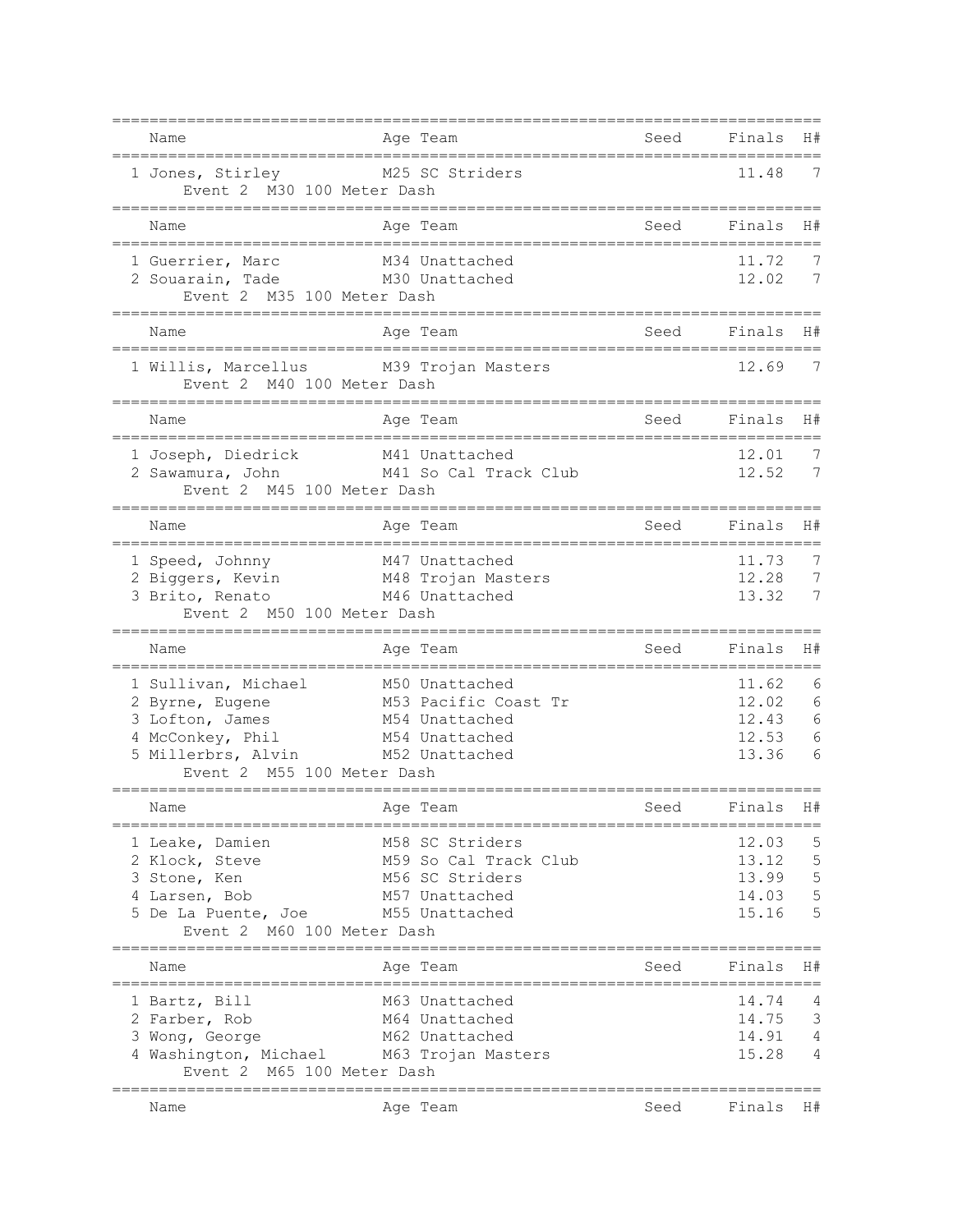| 1 Girling, Dan<br>2 Muranaka, Ron<br>3 Crandall, Jim<br>Event 2 M70 100 Meter Dash              | M66 SC Striders<br>M67 SC Striders<br>M65 SC Striders                 |      | 16.28<br>16.43<br>22.05          | 3<br>3<br>3                                             |
|-------------------------------------------------------------------------------------------------|-----------------------------------------------------------------------|------|----------------------------------|---------------------------------------------------------|
| Name                                                                                            | Age Team                                                              | Seed | Finals                           | H#                                                      |
| 1 Thorpe, Karl<br>2 Ryan, Steve<br>3 Pearman, Kim<br>4 Carr, John<br>Event 2 M75 100 Meter Dash | M72 Unattached<br>M70 SC Striders<br>M71 Unattached<br>M72 Unattached |      | 15.14<br>16.31<br>16.77<br>18.73 | 2<br>$\overline{2}$<br>$\overline{2}$<br>$\mathfrak{D}$ |
| Name                                                                                            | Age Team                                                              | Seed | Finals                           |                                                         |
| 1 Kishi, Frank<br>2 Billings, Phillip M79 Unattached<br>Event 2 M80 100 Meter Dash              | M79 SC Striders                                                       |      | 18.61<br>19.07                   |                                                         |
| Name                                                                                            | Age Team                                                              | Seed | Finals                           |                                                         |
| 1 Escobosa, Al<br>Event 3 M29&U 200 Meter Dash                                                  | M83 SC Striders                                                       |      | 18.21                            |                                                         |
| Name                                                                                            | Age Team                                                              | Seed | Finals                           | H#                                                      |
| 1 Jones, Stirley                                                                                | M25 SC Striders                                                       |      | 22.62                            | 7                                                       |

Event 3 M30 200 Meter Dash

| Name                                                                                      | Age Team                                                  | Seed | Finals                  | H#          |
|-------------------------------------------------------------------------------------------|-----------------------------------------------------------|------|-------------------------|-------------|
| 1 Souarain, Tade<br>2 Granville, Marwan M33 Unattached<br>Event 3 M35 200 Meter Dash      | M30 Unattached                                            |      | 23.92<br>25.89          | 7           |
| Name                                                                                      | Age Team                                                  | Seed | Finals                  | H#          |
| 1 Grant, Irving<br>Event 3 M35 200 Meter Dash                                             | M39 Unattached                                            |      | 25.00                   |             |
| 2 Willis, Marcellus M39 Trojan Masters<br>Event 3 M40 200 Meter Dash                      |                                                           |      | 25.61                   |             |
| Name                                                                                      | Age Team                                                  | Seed | Finals                  | H#          |
| 1 Joseph, Diedrick<br>2 Sawamura, John<br>3 Wiggins, Robert<br>Event 3 M45 200 Meter Dash | M41 Unattached<br>M41 So Cal Track Club<br>M41 Unattached |      | 24.09<br>25.68<br>28.65 | 6<br>6<br>6 |
| Name                                                                                      | Age Team                                                  | Seed | Finals                  | H#          |
| 1 Speed, Johnny                                                                           | M47 Unattached                                            |      | 23.56                   | - 6         |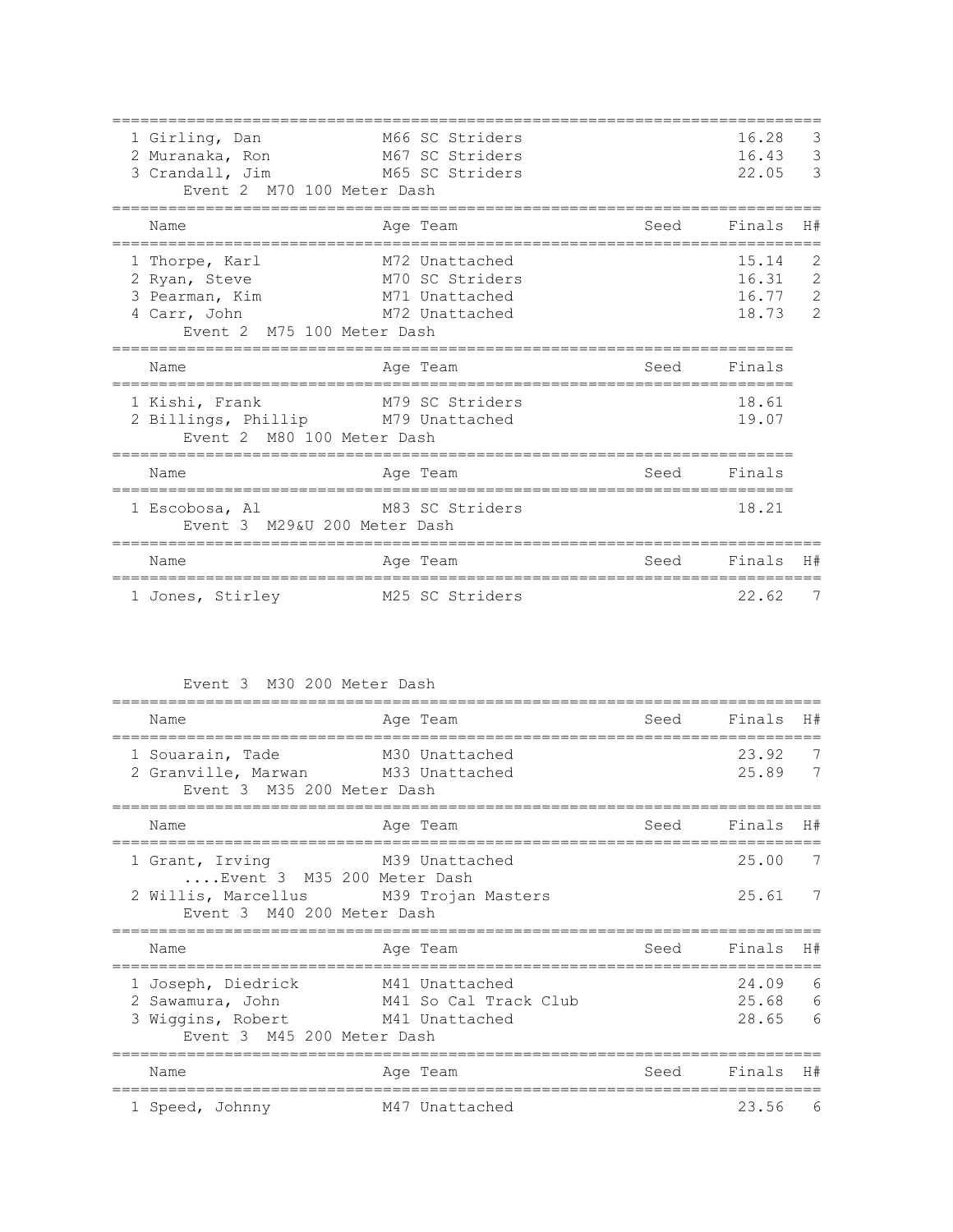| 2 Hier, Bradley<br>Event 3 M50 200 Meter Dash                                                                                                                  | M47 Unattached                                                        |                                      | 33.00                                     | 6                                                       |
|----------------------------------------------------------------------------------------------------------------------------------------------------------------|-----------------------------------------------------------------------|--------------------------------------|-------------------------------------------|---------------------------------------------------------|
| .==========<br>Name                                                                                                                                            | =================<br>Age Team                                         | Seed                                 | Finals                                    | H#                                                      |
| -----------------------------------<br>1 Sullivan, Michael<br>2 Byrne, Eugene<br>3 Lofton, James<br>4 Knox, Tommy M50 Unattached<br>Event 3 M55 200 Meter Dash | M50 Unattached<br>M53 Pacific Coast Tr<br>M54 Unattached              | ----------------------------         | 23.61<br>24.40<br>25.52<br>26.92          | 5<br>5<br>5<br>5                                        |
| Name                                                                                                                                                           | Age Team                                                              | Seed                                 | Finals                                    | H#                                                      |
| 1 Leake, Damien<br>2 Cummings, Steve M55 SC Striders<br>3 Klock, Steve<br>4 Stone, Ken<br>5 De La Puente, Joe M55 Unattached<br>Event 3 M60 200 Meter Dash     | M58 SC Striders<br>M59 So Cal Track Club<br>M56 SC Striders           |                                      | 25.53<br>26.29<br>27.49<br>29.11<br>32.76 | 4<br>4<br>4<br>$\overline{4}$<br>$\overline{4}$         |
| Name                                                                                                                                                           | Age Team                                                              | Seed<br>===================          | Finals                                    | H#                                                      |
| 1 Bartz, Bill<br>2 Washington, Michael M63 Trojan Masters<br>Event 3 M65 200 Meter Dash                                                                        | M63 Unattached                                                        |                                      | 31.42<br>32.26                            | -3<br>$\overline{\phantom{a}}$                          |
| Name                                                                                                                                                           | -----------------------------------<br>Age Team                       | Seed<br>---------------------------- | Finals                                    | H#                                                      |
| 1 Bivins, Robert M66 Unattached<br>2 Girling, Dan M66 SC Striders<br>Event 3 M70 200 Meter Dash                                                                |                                                                       |                                      | 33.24<br>35.42                            | $\overline{\mathbf{3}}$<br>$\overline{\mathbf{3}}$      |
| Name                                                                                                                                                           | Age Team                                                              | Seed                                 | Finals                                    | H#                                                      |
| 1 Strouse, Frank<br>Event 3 M70 200 Meter Dash<br>2 Thorpe, Karl<br>3 Ryan, Steve<br>4 Carr, John<br>Event 3 M75 200 Meter Dash                                | M70 Unattached<br>M72 Unattached<br>M70 SC Striders<br>M72 Unattached |                                      | 31.80<br>32.28<br>34.60<br>41.55          | $\overline{c}$<br>2<br>$\overline{c}$<br>$\overline{c}$ |
| Name                                                                                                                                                           | Age Team                                                              | Seed                                 | Finals                                    |                                                         |
| 1 Fitzhugh, Ray<br>2 Billings, Phillip<br>3 Kishi, Frank<br>W35 200 Meter Dash<br>Event 4                                                                      | M76 SC Striders<br>M79 Unattached<br>M79 SC Striders                  |                                      | 41.71<br>44.53<br>44.99                   |                                                         |
| Name                                                                                                                                                           | Age Team                                                              | Seed                                 | Finals                                    | H#                                                      |
| 1 Jace, April<br>Event 4<br>W40 200 Meter Dash                                                                                                                 | W36 Elite Health Club                                                 |                                      | 29.00                                     | 2                                                       |
| Name                                                                                                                                                           | ---------------------<br>Age Team                                     | -----------------<br>Seed            | Finals                                    | H#                                                      |
| 1 Monteiro, Angelean<br>2 Delaney, Moira                                                                                                                       | W43 Unattached<br>W43 Unattached                                      |                                      | 30.61<br>31.03                            | 2<br>$\mathbf{2}$                                       |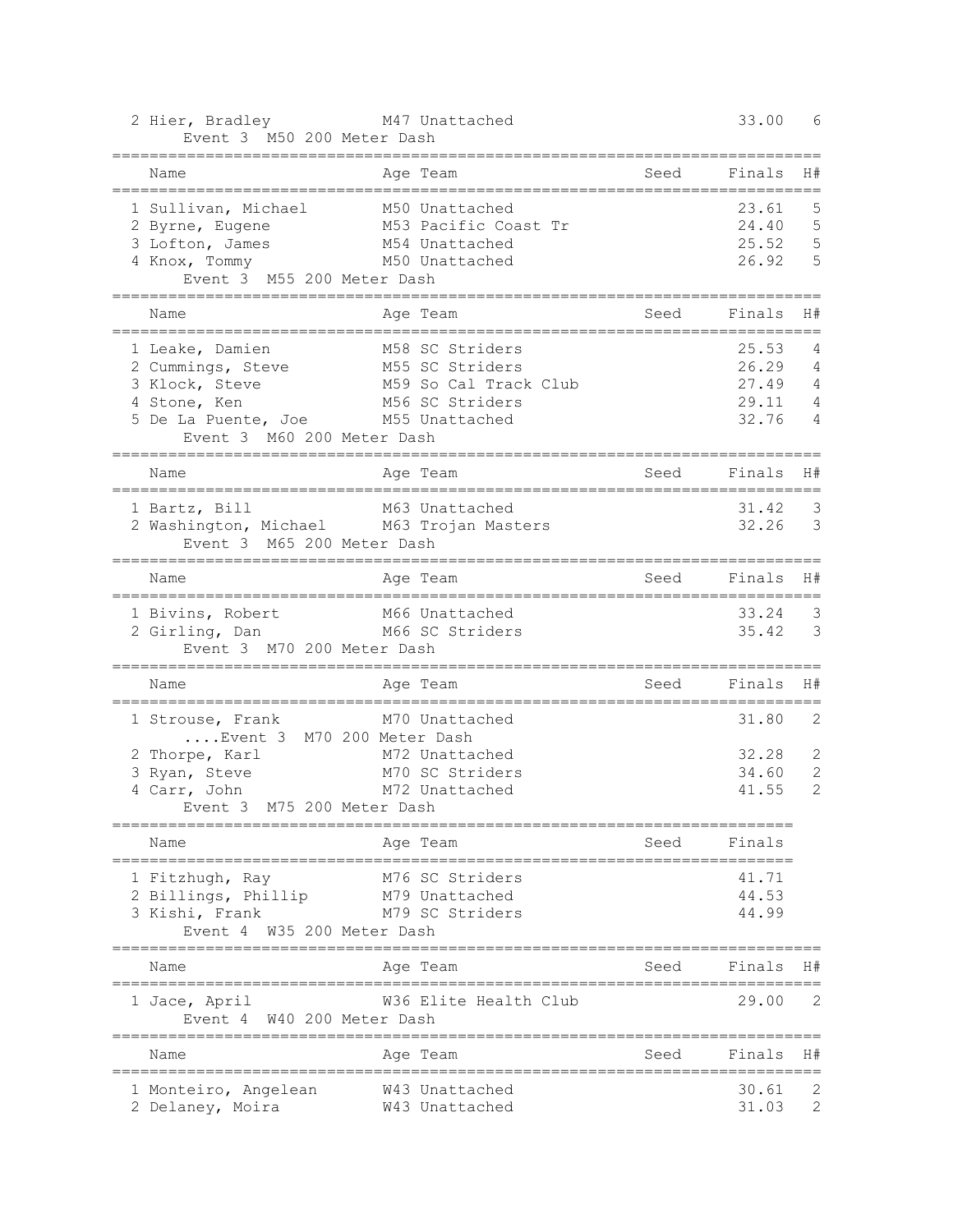| Event 4 W50 200 Meter Dash                                                                            |                                                              |      |                          |                          |
|-------------------------------------------------------------------------------------------------------|--------------------------------------------------------------|------|--------------------------|--------------------------|
| Name<br>______________________________________                                                        | Age Team                                                     | Seed | Finals                   | H#                       |
| 1 Ponder, Lillie<br>Event 4 W55 200 Meter Dash                                                        | ===============================<br>W50 Elite Health Club     |      | 33.28                    | $\overline{2}$           |
| Name                                                                                                  | Age Team                                                     |      | Seed Finals<br>========= |                          |
| 1 Bowman, Jeanne<br>2 Freeman, Michele W56 Unattached<br>3 Bowman, Tina<br>Event 4 W60 200 Meter Dash | W58 SC Striders<br>W57 Unattached                            |      | 32.54<br>34.87<br>35.61  |                          |
| Name                                                                                                  | Aqe Team                                                     |      | Seed Finals              |                          |
| 1 Braxton, Freddie M61 Trojan Masters<br>Event 4 W75 200 Meter Dash                                   |                                                              |      | 40.70                    |                          |
| Name                                                                                                  | Age Team                                                     | Seed | Finals                   |                          |
| 1 Paris, Patrick M77 Unattached<br>Event 5 W60 400 Meter Dash                                         |                                                              |      | 34.70                    |                          |
| Name                                                                                                  | Age Team<br>-----------------------------------<br>--------- |      | Seed Finals              |                          |
| 1 Braxton, Freddie M61 Trojan Masters<br>Event 6 M40 400 Meter Dash                                   |                                                              |      | 1:34.53                  |                          |
| Name                                                                                                  | Age Team                                                     |      | Seed Finals H#           |                          |
| 1 Sawamura, John M41 So Cal Track Club<br>Event 6 M45 400 Meter Dash                                  |                                                              |      | 58.51                    | $\overline{\phantom{a}}$ |
| Name                                                                                                  | Age Team                                                     | Seed | Finals                   | H#                       |
| 1 Speed, Johnny<br>2 Parks, Terry                                                                     | M47 Unattached<br>M47 So Cal Track Club                      |      | 52.97<br>56.53           | 3<br>3                   |

| Event 6 M50 400 Meter Dash |  |  |  |
|----------------------------|--|--|--|

| Name                                                             | Age Team              | Seed | Finals          | H#                       |
|------------------------------------------------------------------|-----------------------|------|-----------------|--------------------------|
| 1 Sullivan, Michael M50 Unattached<br>Event 6 M55 400 Meter Dash |                       |      | 51.73 3         |                          |
| Name                                                             | Age Team              | Seed | Finals H#       |                          |
| 1 Cummings, Steve                                                | M55 SC Striders       |      | 59.40           | $\overline{2}$           |
| 2 Richardson, Robert                                             | M58 SC Striders       |      | 1:00.65         | $\overline{\phantom{a}}$ |
| 3 Larsen, Bob                                                    | M57 Unattached        |      | 1:03.52         | $\overline{2}$           |
| 4 Klock, Steve                                                   | M59 So Cal Track Club |      | 1:03.76         | $\overline{2}$           |
| 5 McLawhorn, David                                               | M56 Unattached        |      | $1 \cdot 11$ 51 | $\mathcal{P}$            |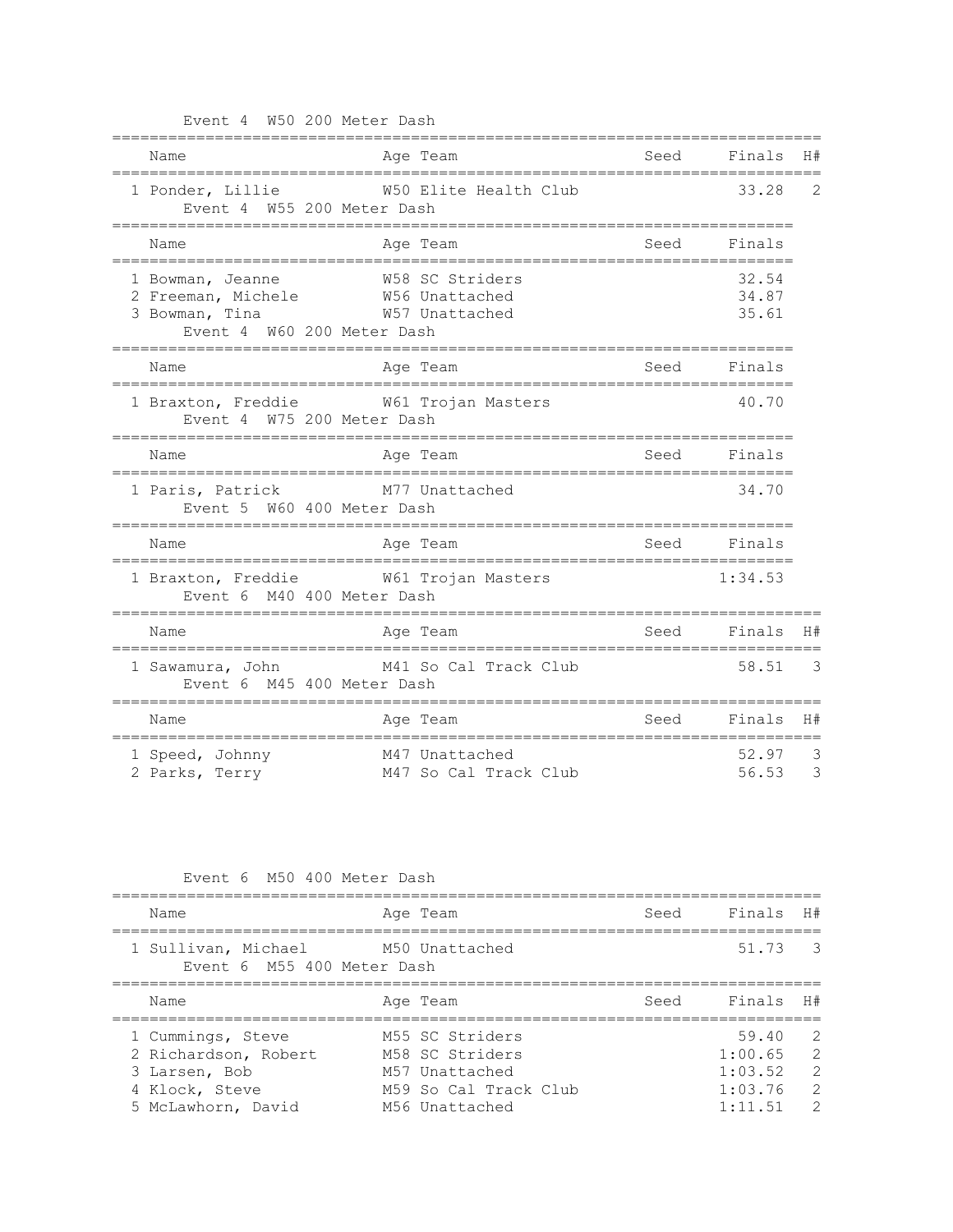Event 6 M65 400 Meter Dash

| H#                                                | Finals                        | Seed | Age Team                          | Name                                                                                                       |
|---------------------------------------------------|-------------------------------|------|-----------------------------------|------------------------------------------------------------------------------------------------------------|
| $\overline{2}$<br>$\overline{c}$<br>$\mathcal{P}$ | 1:00.25<br>1:12.77<br>1:20.81 |      | M65 SC Striders<br>M66 Unattached | 1 Pruitt, Matthew<br>2 Gonzalez, Catarino M69 Unattached<br>3 Bivins, Robert<br>Event 6 M70 400 Meter Dash |
|                                                   | Finals                        | Seed | Age Team                          | Name                                                                                                       |
|                                                   | 1:08.65                       |      | M70 Unattached                    | 1 Strouse, Frank<br>Event 6 M80 400 Meter Dash                                                             |
|                                                   | Finals                        | Seed | Age Team                          | Name                                                                                                       |
|                                                   | 1:36.24                       |      | M83 SC Striders                   | 1 Escobosa, Al<br>Event 7 W40 800 Meter Run                                                                |
|                                                   | Finals                        | Seed | Age Team                          | Name                                                                                                       |
|                                                   | 2:39.49                       |      | W43 Unattached                    | 1 Delaney, Moira<br>Event 8 M30 800 Meter Run                                                              |
| H#                                                | Finals                        | Seed | Age Team                          | Name                                                                                                       |
| -2                                                | 2:01.66                       |      | M34 Unattached                    | 1 Romero, Angela                                                                                           |

Event 8 M45 800 Meter Run

| Name                                                                               | Age Team                                                         | Seed | Finals                        | H#                                    |
|------------------------------------------------------------------------------------|------------------------------------------------------------------|------|-------------------------------|---------------------------------------|
| 1 Parks, Terry<br>2 Smith, Allen<br>3 Gallego, Oliver<br>Event 8 M50 800 Meter Run | M47 So Cal Track Club<br>M48 Unattached<br>M49 Elite Health Club |      | 2:16.31<br>2:17.10<br>2:27.26 | 2<br>$\overline{c}$<br>$\overline{2}$ |
| Name                                                                               | Age Team                                                         | Seed | Finals                        |                                       |
| 1 Douglas, Chuck<br>Event 8 M55 800 Meter Run                                      | M50 So Cal Track Club                                            |      | 2:26.11                       |                                       |
| Name                                                                               | Age Team                                                         | Seed | Finals                        |                                       |
| 1 Duncanson, Rob<br>2 Shapiro, Gary<br>Event 11 W50 1500 Meter Run                 | M55 Unattached<br>M59 Unattached                                 |      | 2:18.63<br>2:28.24            |                                       |
| Name                                                                               | Age Team                                                         | Seed | Finals                        |                                       |
| 1 Lee, Debbie<br>2 Liu, Yayoi<br>Event 12 M35 1500 Meter Run                       | W54 So Cal Track Club<br>W54 Cal Coast Track                     |      | 5:38.54<br>5:40.22            |                                       |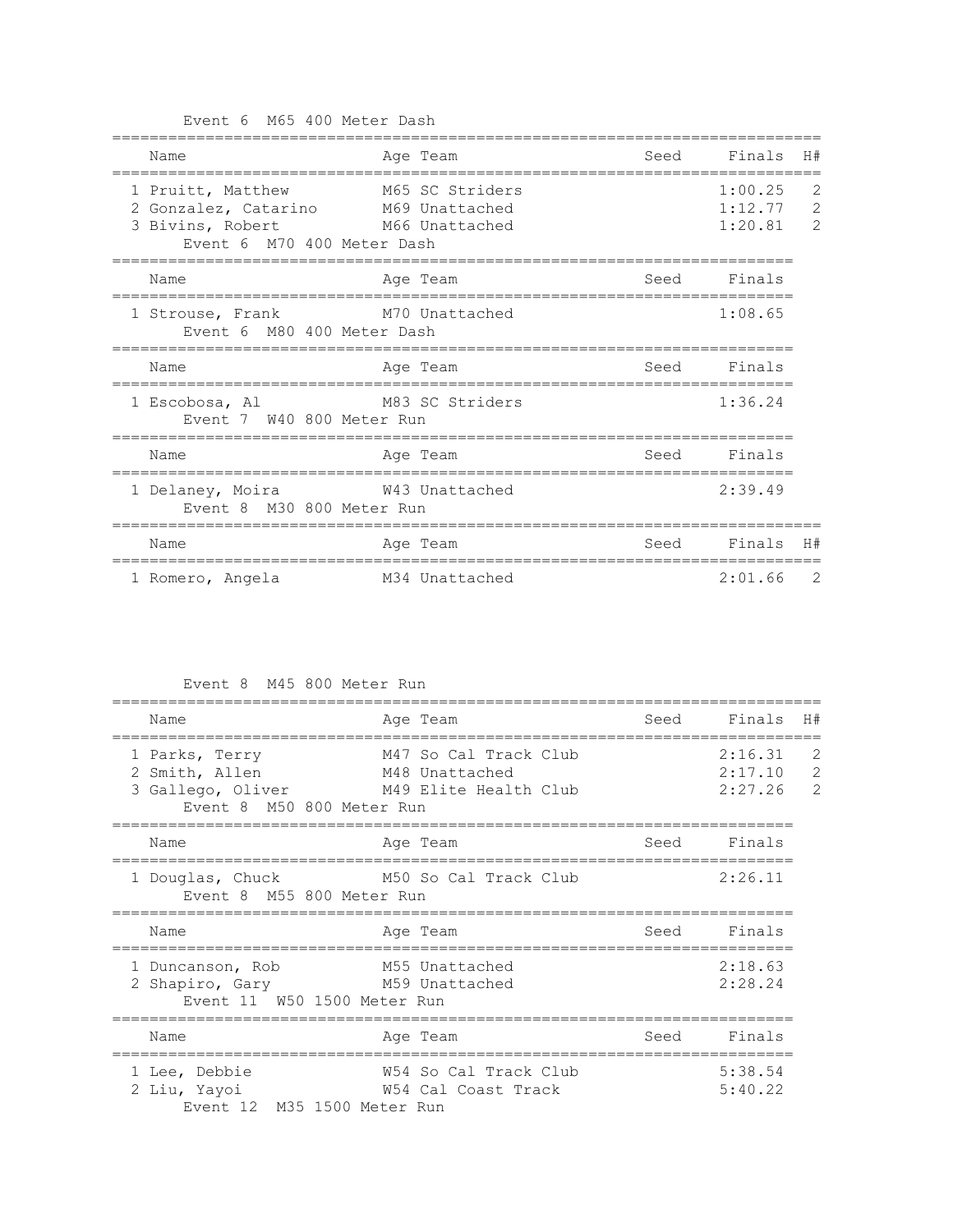| Name                                           | Age Team              | Seed | Finals  |
|------------------------------------------------|-----------------------|------|---------|
| 1 Givens, Barry<br>Event 12 M40 1500 Meter Run | M37 So Cal Track Club |      | 4:20.62 |
| Name                                           | Age Team              | Seed | Finals  |
| 1 Cox, Darren                                  | M41 So Cal Track Club |      | 4:42.51 |

Event 12 M45 1500 Meter Run

| Name                                                                                                                                                              | Age Team                                                                                                                                                                                                                                     | Seed                           | Finals                                              |
|-------------------------------------------------------------------------------------------------------------------------------------------------------------------|----------------------------------------------------------------------------------------------------------------------------------------------------------------------------------------------------------------------------------------------|--------------------------------|-----------------------------------------------------|
| 1 Buckhoff, Michael<br>Event 12 M50 1500 Meter Run                                                                                                                | M45 Unattached<br>2 Gallego, Oliver M49 Elite Health Club                                                                                                                                                                                    |                                | 4:22.54<br>4:54.75                                  |
| Name                                                                                                                                                              | Age Team                                                                                                                                                                                                                                     | Seed                           | Finals                                              |
| 1 Nelson, Brian<br>2 Fain, William<br>3 Schnieders, Peter M52 Unattached<br>4 Douglas, Chuck<br>5 Hemmings, William M54 Unattached<br>Event 12 M55 1500 Meter Run | M53 So Cal Track Club<br>M54 Unattached<br>M50 So Cal Track Club                                                                                                                                                                             |                                | 4:38.33<br>4:48.55<br>4:57.63<br>5:00.37<br>5:19.68 |
| Name<br>===============================                                                                                                                           | Age Team                                                                                                                                                                                                                                     | Seed                           | Finals                                              |
| 1 Duncanson, Rob M55 Unattached<br>Event 12 M60 1500 Meter Run                                                                                                    |                                                                                                                                                                                                                                              |                                | 4:43.93                                             |
| Name<br>==============================                                                                                                                            | Age Team                                                                                                                                                                                                                                     | Seed<br>---------------------- | Finals                                              |
| 1 Shaheed, Nolan<br>Event 12 M80 1500 Meter Run                                                                                                                   | M61 So Cal Track Club                                                                                                                                                                                                                        |                                | 4:24.00                                             |
| N⊺≏m≏                                                                                                                                                             | Cool Finale<br>Magnetic Distribution Distribution Property Company Property Company Company Property Company Company Company Company Company Company Company Company Company Company Company Company Company Company Company Company Company |                                |                                                     |

| Name         |  | Age Team       | Seed | Finals |
|--------------|--|----------------|------|--------|
|              |  |                |      |        |
| -- Wing, Sid |  | M80 Unattached |      | DNF    |

Event 13 W55 80 Short Hurdles

| Name            | Aqe Team        | Seed Finals |        |
|-----------------|-----------------|-------------|--------|
| 1 Hanscom, Rita | W56 SC Striders |             | 14 N 3 |

Event 14 M55 100 Short Hurdles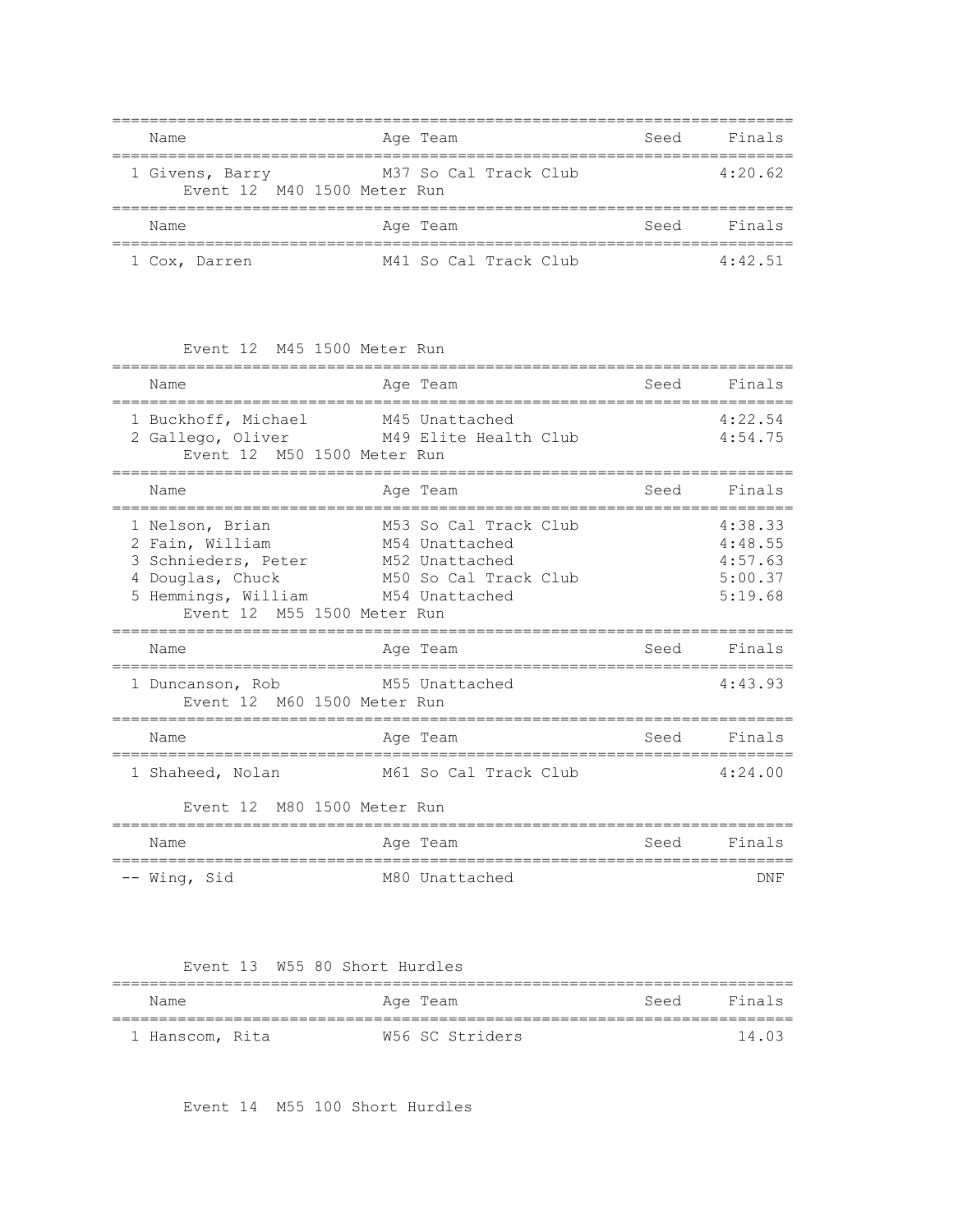| Name                                                                     | Age Team                          | Seed | Finals         |
|--------------------------------------------------------------------------|-----------------------------------|------|----------------|
| 1 Cummings, Steve<br>2 McCraney, James<br>Event 14 M60 100 Short Hurdles | M55 SC Striders<br>M56 Unattached |      | 18.37<br>19.96 |
| Name                                                                     | Age Team                          | Seed | Finals         |
| 1 Wilson, Thad                                                           | M60 Pacific Coast Tr              |      | 15.52          |

Event 15 M40 110 Short Hurdles

| Name          | Age Team |  |                       |  | Seed Finals |            |
|---------------|----------|--|-----------------------|--|-------------|------------|
| -- Pye, Derek |          |  | M43 So Cal Track Club |  |             | <b>DNF</b> |

Event 16 W55 300 Long Hurdles

| Name            | Aqe Team        | Seed Finals |
|-----------------|-----------------|-------------|
|                 |                 |             |
| 1 Hanscom, Rita | W56 SC Striders | 5229        |

## Event 17 M50 300 Long Hurdles

| Name                                              | Age Team             | Seed | Finals  |
|---------------------------------------------------|----------------------|------|---------|
| 1 Hecker, Andrew<br>Event 17 M60 300 Long Hurdles | M51 Unattached       |      | 1:01.47 |
| Name                                              | Age Team             | Seed | Finals  |
| 1 Wilson, Thad                                    | M60 Pacific Coast Tr |      | 46 53   |

## Event 18 M40 400 Long Hurdles

| Name              | Age Team                                               | Seed Finals |
|-------------------|--------------------------------------------------------|-------------|
| 1 Cox, Darren     | M41 So Cal Track Club<br>Event 18 M50 400 Long Hurdles | 1:16.29     |
| Name              | Age Team                                               | Seed Finals |
| -- Merrigan, Mike | M54 Unattached<br>Event 18 M55 400 Long Hurdles        | <b>DNF</b>  |
| Name              | Age Team                                               | Seed Finals |
| 1 Larsen, Bob     | M57 Unattached                                         | 1:32.21     |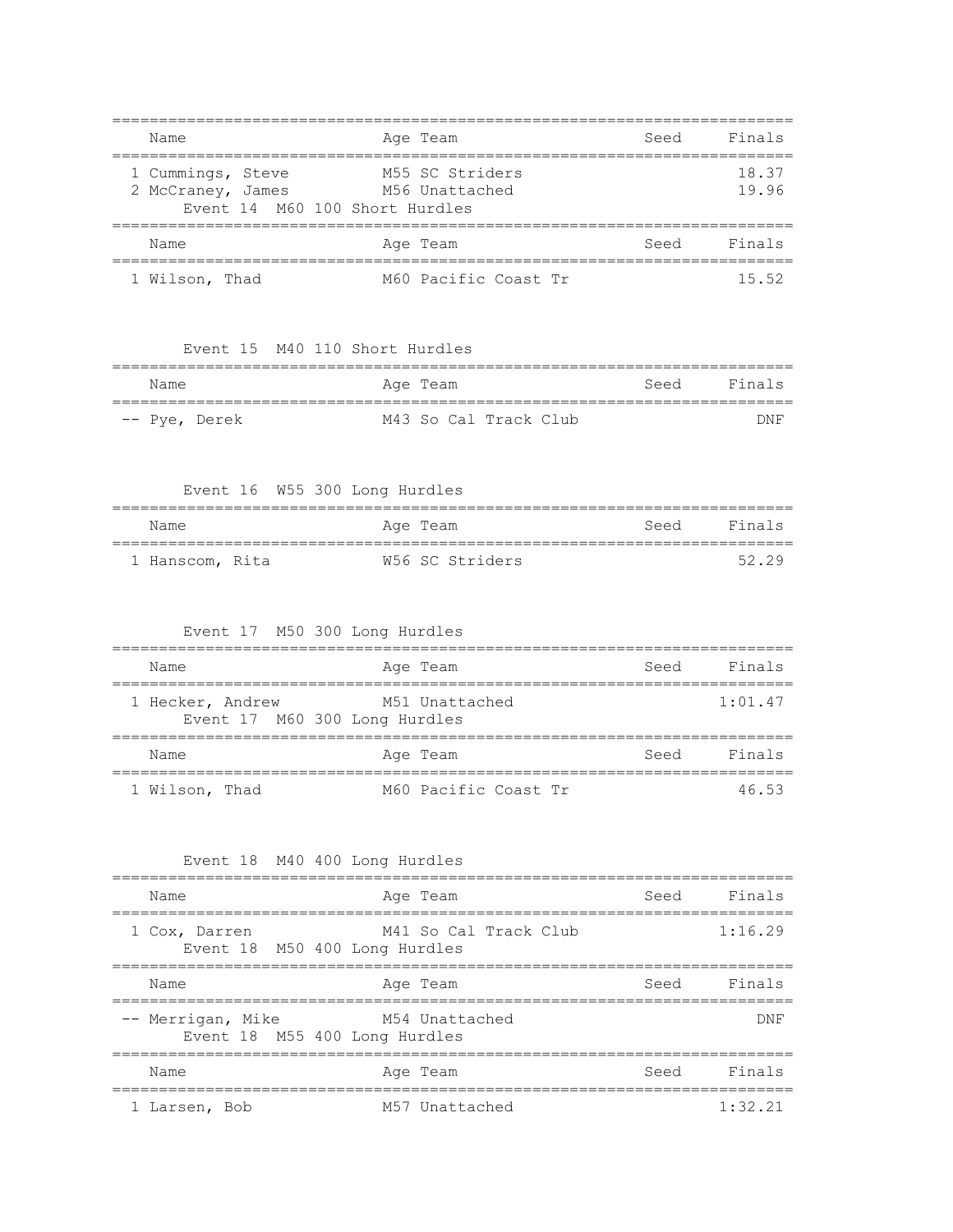Event 19 W50 3000 Meter Run

| Name          | Age Team              | Seed Finals |
|---------------|-----------------------|-------------|
| 1 Lee, Debbie | W54 So Cal Track Club | 12:25.54    |

Event 20 M35 3000 Meter Run

| Name                                                                                                           | Age Team                                       | Seed | Finals                          |
|----------------------------------------------------------------------------------------------------------------|------------------------------------------------|------|---------------------------------|
| 1 Givens, Barry<br>Event 20 M40 3000 Meter Run                                                                 | M37 So Cal Track Club                          |      | 9:20.91                         |
| Name                                                                                                           | Age Team                                       | Seed | Finals                          |
| 1 Cox, Darren<br>Event 20 M45 3000 Meter Run                                                                   | M41 So Cal Track Club                          |      | 9:55.76                         |
| Name                                                                                                           | Age Team                                       | Seed | Finals                          |
| 1 Buckhoff, Michael<br>2 Hulme, Mark<br>3 Gallego, Oliver M49 Elite Health Club<br>Event 20 M50 3000 Meter Run | M45 Unattached<br>M49 So Cal Track Club        |      | 9:21.93<br>10:02.56<br>10:31.99 |
| Name                                                                                                           | Age Team                                       | Seed | Finals                          |
| 1 Nelson, Brian<br>2 Cleary, Mark<br>Event 20 M80 3000 Meter Run                                               | M53 So Cal Track Club<br>M52 So Cal Track Club |      | 9:59.00<br>11:06.71             |
| Name                                                                                                           | Age Team                                       | Seed | Finals                          |
| 1 Gunnar, Linde                                                                                                | M82 SC Striders                                |      | 15:06.73                        |

| Event 21 W40 Hammer Throw |  |  |  |
|---------------------------|--|--|--|
|---------------------------|--|--|--|

| Name                                            | Age Team              | Seed Finals |        |
|-------------------------------------------------|-----------------------|-------------|--------|
| 1 Nelson, Trinidad<br>Event 21 W50 Hammer Throw | W41 So Cal Track Club |             | 20.18m |
| Name                                            | Age Team              | Seed Finals |        |
| 1 Dunton, Linn<br>Event 21 W55 Hammer Throw     | W54 SC Striders       |             | 30.02m |
| Name                                            | Age Team              | Seed Finals |        |
| 1 Cohn, Linda                                   | W58 SC Striders       |             | 23.16m |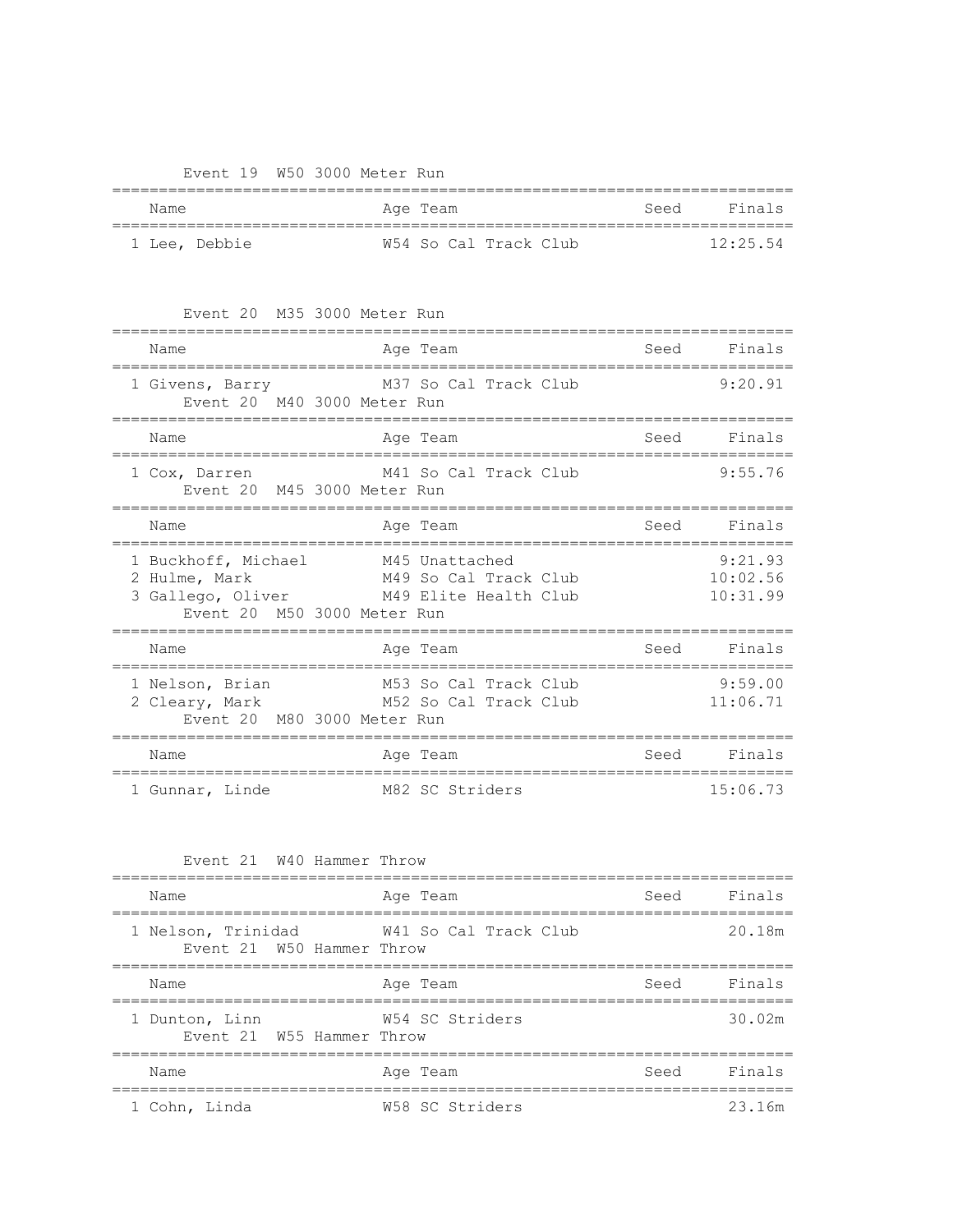Event 22 M35 Hammer Throw

| Name                                                                              | Age Team                                       | Seed | Finals           |
|-----------------------------------------------------------------------------------|------------------------------------------------|------|------------------|
| 1 Hampton, David<br>2 Nelson, Troy<br>Event 22 M45 Hammer Throw                   | M39 So Cal Track Club<br>M39 So Cal Track Club |      | 36.44m<br>35.28m |
| Name<br>------------------------                                                  | Age Team                                       | Seed | Finals           |
| 1 Hill, Steve<br>Event 22 M55 Hammer Throw                                        | M49 Unattached                                 |      | 26.78m           |
| Name                                                                              | Age Team                                       | Seed | Finals           |
| 1 Meyer, Thomas<br>2 Watson, Richard M58 SC Striders<br>Event 22 M60 Hammer Throw | M59 Unattached                                 |      | 41.92m<br>35.52m |
| Name                                                                              | Age Team                                       | Seed | Finals           |
|                                                                                   |                                                |      |                  |
| 1 Sheets, Bob<br>Event 22 M70 Hammer Throw                                        | M61 Unattached                                 |      | 19.58m           |
| Name                                                                              | Age Team                                       | Seed | Finals           |

Event 23 W50 Long Jump

| Name                                                        | Age Team                           |      | Seed Finals |
|-------------------------------------------------------------|------------------------------------|------|-------------|
| 1 Byrne, Alisa<br>Event 23 W55 Long Jump                    | W53 Pacific Coast Tr               |      | 3.48m       |
| Name                                                        | Age Team                           | Seed | Finals      |
| 1 Hanscom, Rita<br>-- Cohn, Linda<br>Event 23 W65 Long Jump | W56 SC Striders<br>W58 SC Striders |      | 4.39m<br>ND |
| Name                                                        | Age Team                           |      | Seed Finals |
| 1 Sneider, Sarah<br>Event 23 W80 Long Jump                  | W66 Unattached                     |      | 2.79m       |
| Name                                                        | Age Team                           | Seed | Finals      |
| 1 Kuehne, Magdalena                                         | W80 SC Striders                    |      | 2.62m       |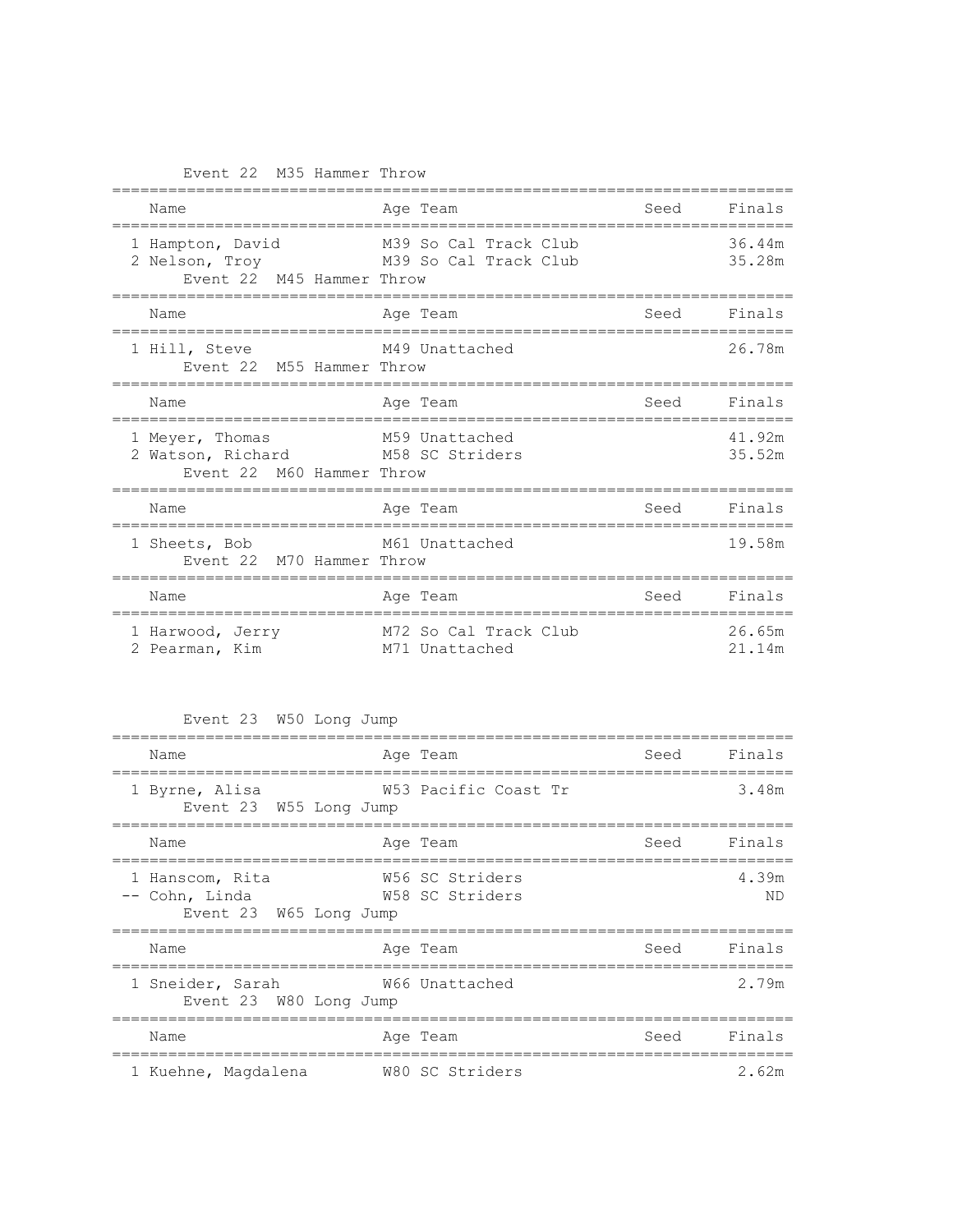Event 24 M45 Long Jump

| Name                                                                                                | Age Team                                                                            | Seed | Finals                           |
|-----------------------------------------------------------------------------------------------------|-------------------------------------------------------------------------------------|------|----------------------------------|
| 1 Biggers, Kevin<br>2 Cramer, Bruce M49 So Cal Track Club<br>Event 24 M55 Long Jump                 | M48 Trojan Masters                                                                  |      | 5.45m<br>5.35m                   |
| Name                                                                                                | Age Team                                                                            | Seed | Finals                           |
| 1 Leake, Damien<br>2 Kuechle, John<br>3 Censullo, Rick<br>4 Tipping, Mike<br>Event 24 M60 Long Jump | M58 SC Striders<br>M59 Unattached<br>M58 So Cal Track Club<br>M58 So Cal Track Club |      | 5.00m<br>4.86m<br>4.56m<br>4.19m |
| Name<br>---------------------------------                                                           | Age Team<br>----------------------                                                  | Seed | Finals                           |
| 1 Tomaschke, John<br>2 Farber, Rob<br>3 Fox, Fred<br>Event 24 M65 Long Jump                         | M61 So Cal Track Club<br>M64 Unattached<br>M64 SC Striders                          |      | 4.63m<br>4.30m<br>4.14m          |
| Name                                                                                                | Age Team                                                                            | Seed | Finals                           |
| 1 Damschen, Ron<br>Event 24 M70 Long Jump                                                           | M68 Unattached                                                                      |      | 3.29m                            |
| Name                                                                                                | Age Team                                                                            | Seed | Finals                           |
| 1 Harwood, Jerry<br>2 Pearman, Kim                                                                  | M72 So Cal Track Club<br>M71 Unattached                                             |      | 3.71m<br>2.34m                   |
| Event 25 W55 Pole Vault                                                                             |                                                                                     |      |                                  |
| ==================<br>Name                                                                          | Age Team                                                                            | Seed | Finals                           |
| 1 Hanscom, Rita                                                                                     | W56 SC Striders                                                                     |      | 2.75m                            |
| Event 26 M50 Pole Vault                                                                             |                                                                                     |      |                                  |
| :===============================<br>Name                                                            | ==========================<br>Age Team                                              | Seed | Finals                           |
| ====================================<br>1 McIntyre, Tim<br>Event 26 M55 Pole Vault                  | =================================<br>M50 Higher Flyers                              |      | 4.15m                            |
| Name<br>------------------                                                                          | Age Team                                                                            | Seed | Finals                           |
| 1 Bentz, Kirk<br>Event 26 M60 Pole Vault                                                            | M56 So Cal Track Club                                                               |      | 4.00m                            |
| Name                                                                                                | Age Team                                                                            | Seed | Finals                           |
| 1 Morris, Steve                                                                                     | M61 Club West Track                                                                 |      | 3.05m                            |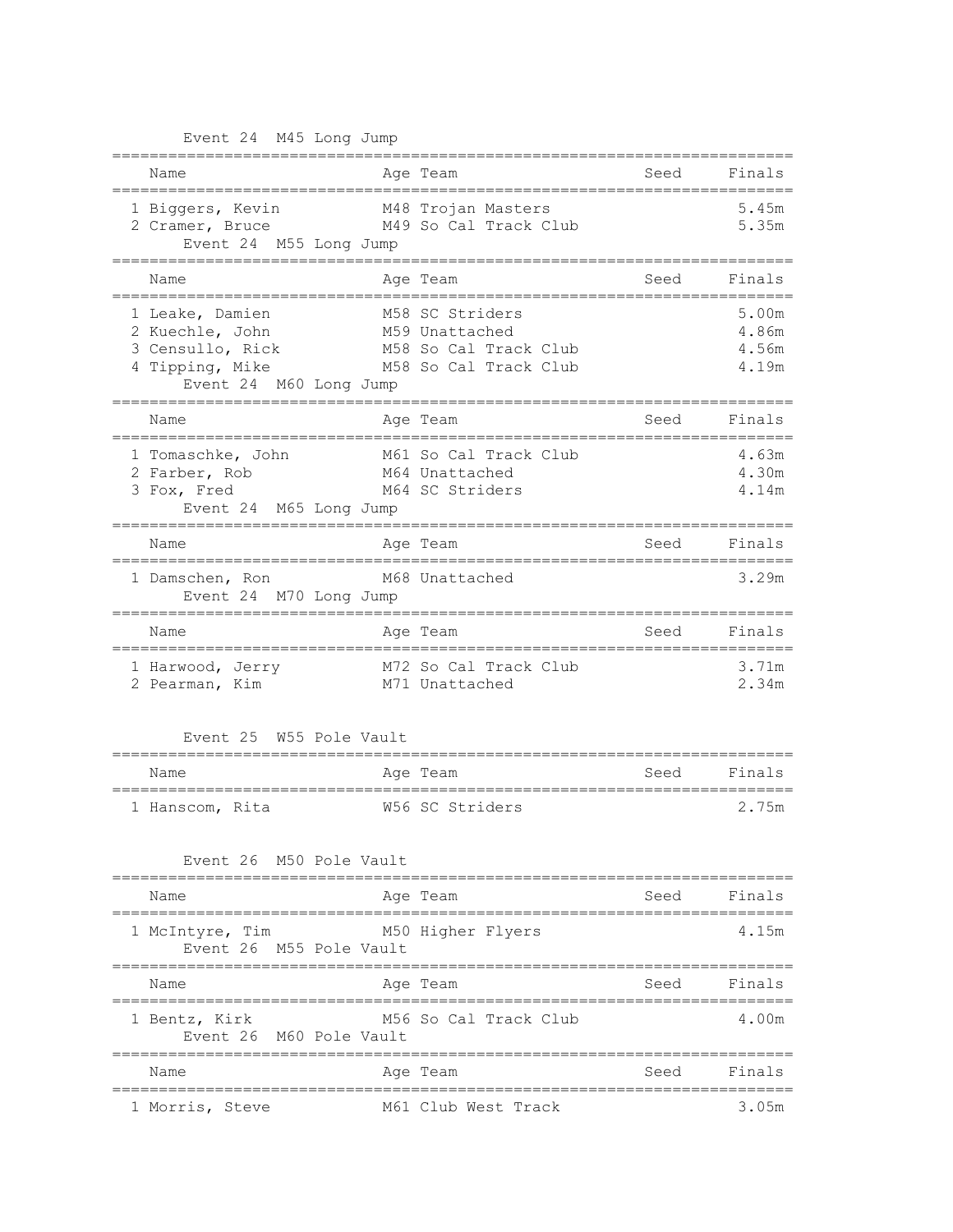| 2 Rauscher, Tom | Event 26 M75 Pole Vault | M64 Unattached  |      | 2.60m  |
|-----------------|-------------------------|-----------------|------|--------|
| Name            |                         | Age Team        | Seed | Finals |
| 1 Fitzhugh, Ray |                         | M76 SC Striders |      | 2.30m  |

Event 27 W50 Javelin Throw

| Name                                                                                                          | Age Team                                                                           | Seed                      | Finals                               |
|---------------------------------------------------------------------------------------------------------------|------------------------------------------------------------------------------------|---------------------------|--------------------------------------|
| 1 Dunton, Linn<br>2 Vaughn, Karen<br>W55 Javelin Throw<br>Event 27                                            | W54 SC Striders<br>W53 Unattached                                                  |                           | 31.74m<br>14.10m                     |
| Name<br>===================================                                                                   | Age Team<br>==========================                                             | Seed                      | Finals                               |
| 1 Cohn, Linda<br>2 Bowman, Tina<br>Event 27 W85 Javelin Throw                                                 | W58 SC Striders<br>W57 Unattached                                                  |                           | 39.73m<br>26.63m                     |
| Name                                                                                                          | Age Team                                                                           | Seed                      | Finals                               |
| 1 Valien, Johnnye<br>Event 28 M50 Javelin Throw                                                               | W85 SC Striders                                                                    |                           | 13.10m                               |
| Name<br>-------------------------------                                                                       | Age Team                                                                           | Seed<br>----------------- | Finals                               |
| 1 Love, Richard<br>M55 Javelin Throw<br>Event 28                                                              | M51 Unattached                                                                     |                           | 42.25m                               |
| Name                                                                                                          | Age Team                                                                           | Seed                      | Finals                               |
| 1 Hansen, John<br>2 Tipping, Mike<br>3 Warmerdam, Barry<br>4 Watson, Richard<br>M60 Javelin Throw<br>Event 28 | M58 Unattached<br>M58 So Cal Track Club<br>M58 Victoria TckClub<br>M58 SC Striders |                           | 49.07m<br>39.83m<br>39.58m<br>39.45m |
| Name                                                                                                          | Age Team<br>===================================                                    | Seed                      | Finals                               |
| 1 Powers, Bob<br>2 Rook, Ron<br>3 Sheets, Bob<br>M65 Javelin Throw<br>Event 28                                | M62 Unattached<br>M62 Trojan Masters<br>M61 Unattached<br>===================      |                           | 48.90m<br>34.72m<br>22.57m           |
| Name                                                                                                          | Age Team                                                                           | Seed                      | Finals                               |
| 1 Damschen, Ron<br>Event 28 M70 Javelin Throw                                                                 | M68 Unattached<br>----------------------                                           |                           | 30.76m                               |
| Name                                                                                                          | Age Team                                                                           | Seed                      | Finals                               |
| 1 Harwood, Jerry                                                                                              | M72 So Cal Track Club                                                              |                           | 19.32m                               |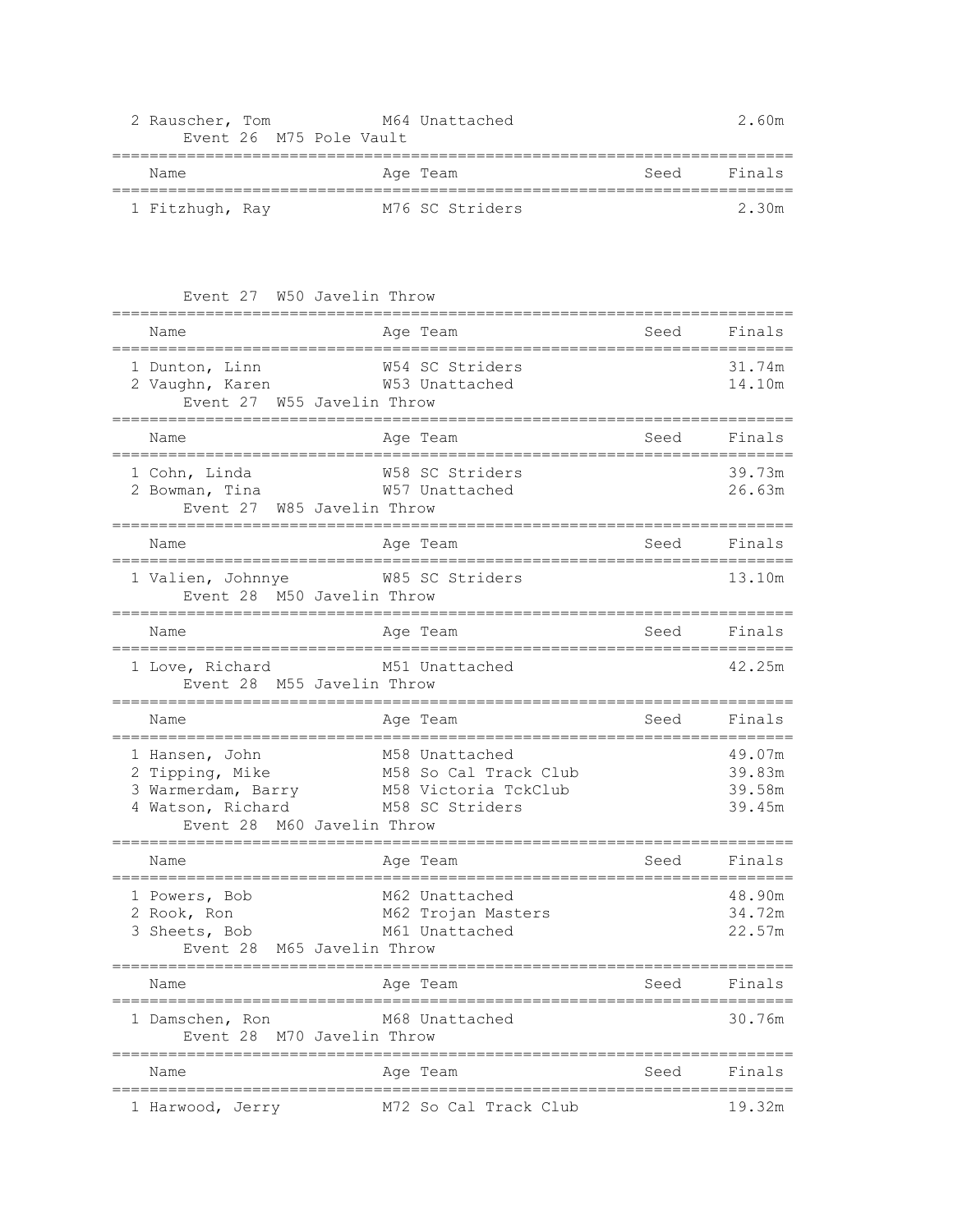| Name                                                                                                                                               |          | Age Team                                           |      | Seed Finals                          |
|----------------------------------------------------------------------------------------------------------------------------------------------------|----------|----------------------------------------------------|------|--------------------------------------|
| 1 Roser, Donald                                                                                                                                    |          | M87 Unattached                                     |      | 20.04m                               |
| Event 29 W40 Shot Put<br>===============================                                                                                           |          |                                                    |      |                                      |
| Name<br>=====================================                                                                                                      |          | Age Team                                           |      | Seed Finals                          |
| 1 Nelson, Trinidad W41 So Cal Track Club<br>Event 29 W50 Shot Put                                                                                  |          |                                                    |      | 7.00m                                |
| Name<br>-------------------                                                                                                                        |          | Age Team<br>________________________________       | Seed | Finals                               |
| 1 Amarasekara, Veronica W50 Cheetah Internat<br>2 Dunton, Linn<br>3 Vaughn, Karen<br>3 Vaughn, Karen<br>10 W53 Unattached<br>Event 29 W55 Shot Put |          |                                                    |      | 11.05m<br>10.55m<br>9.12m            |
| Name                                                                                                                                               |          | Age Team                                           | Seed | Finals                               |
| 1 Cohn, Linda<br>2 Stone, Chris W56 SC Striders<br>Event 29 W65 Shot Put                                                                           |          | W58 SC Striders                                    |      | 9.49m<br>5.26m                       |
| Name                                                                                                                                               |          | Age Team                                           |      | Seed Finals                          |
| 1 Perry, Hattie M67 Unattached<br>Event 29 W80 Shot Put                                                                                            |          |                                                    |      | 5.50m                                |
| Name<br>_____________________                                                                                                                      | -------- | Age Team                                           | Seed | Finals                               |
| 1 Kuehne, Magdalena W80 SC Striders<br>Event 29 W85 Shot Put                                                                                       |          |                                                    |      | 5.00m                                |
| Name                                                                                                                                               |          | Age Team                                           | Seed | Finals                               |
| 1 Valien, Johnnye<br>Event 30 M35 Shot Put                                                                                                         |          | W85 SC Striders<br>=============================   |      | 5.26m                                |
| Name                                                                                                                                               |          | Age Team<br>----------------                       | Seed | Finals                               |
| 1 Hampton, David<br>Event 30 M50 Shot Put                                                                                                          |          | M39 So Cal Track Club                              |      | ==========================<br>12.96m |
| Name                                                                                                                                               |          | Age Team                                           | Seed | Finals                               |
| 1 McGinnis, David<br>2 Velasquez, Mark<br>3 Love, Richard<br>Event 30 M55 Shot Put                                                                 |          | M54 Unattached<br>M54 Unattached<br>M51 Unattached |      | 12.61m<br>11.52m<br>8.85m            |
|                                                                                                                                                    |          |                                                    |      |                                      |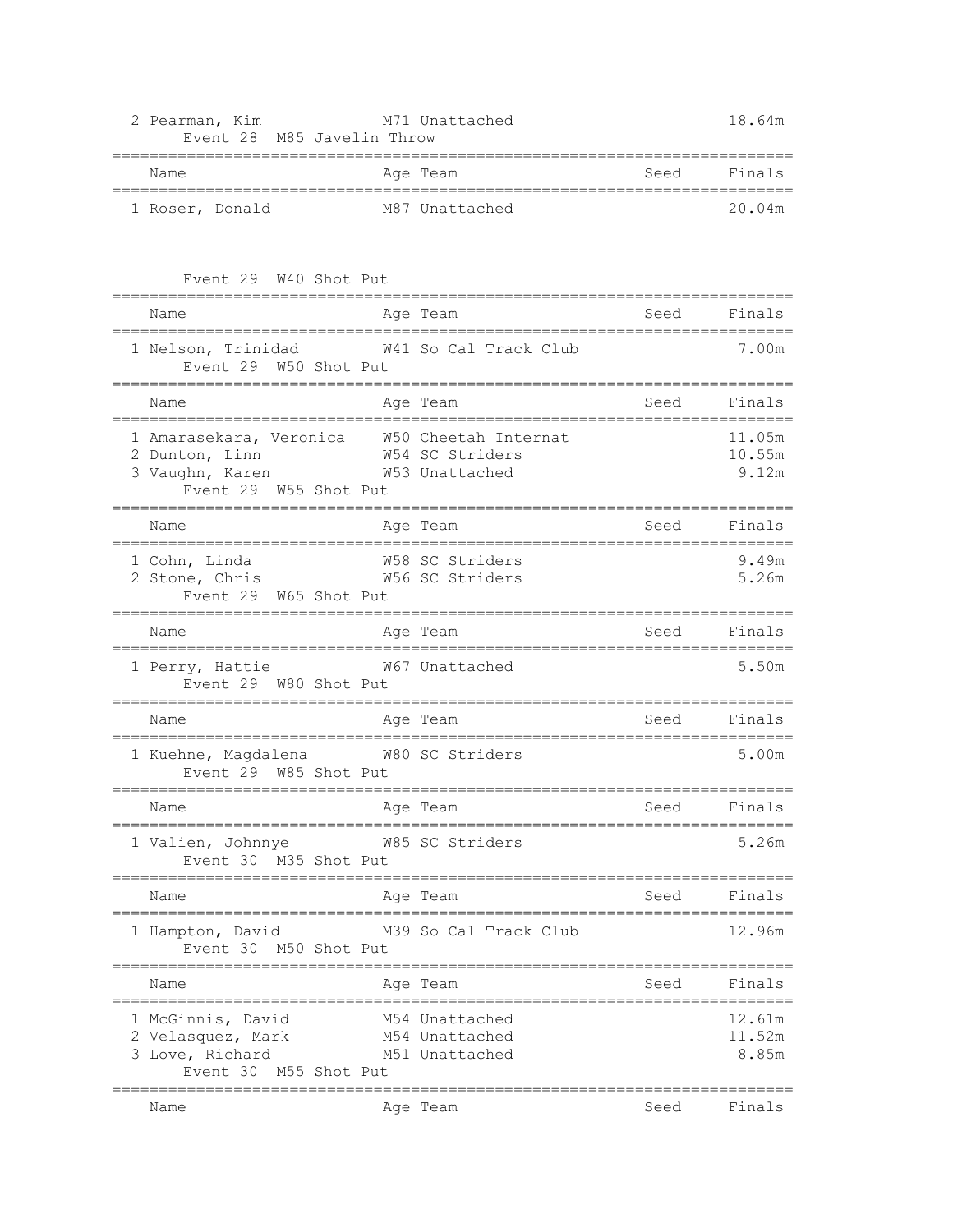| 1 Stines, Greq<br>2 Tweddell, Wayne M56 Unattached<br>3 Althouse, Gerald M58 Unattached<br>4 Watson, Richard<br>Event 30 M60 Shot Put | M56 Unattached<br>M58 SC Striders                   |                        | 14.34m<br>11.58m<br>10.97m<br>10.48m |
|---------------------------------------------------------------------------------------------------------------------------------------|-----------------------------------------------------|------------------------|--------------------------------------|
| Name<br>==================================                                                                                            | Age Team                                            | Seed<br>============== | Finals                               |
| 1 Richardson, Robert<br>2 Sheets, Bob<br>Event 30 M65 Shot Put                                                                        | M63 Unattached<br>M61 Unattached                    |                        | 10.66m<br>9.10m                      |
| Name                                                                                                                                  | Age Team                                            | Seed                   | Finals                               |
| 1 Damschen, Ron M68 Unattached<br>Event 30 M70 Shot Put                                                                               |                                                     |                        | 9.17m                                |
| Name                                                                                                                                  | Age Team                                            | Seed                   | Finals                               |
| 1 Harwood, Jerry<br>2 Pearman, Kim<br>Event 30 M75 Shot Put                                                                           | M72 So Cal Track Club<br>M71 Unattached             |                        | 9.40m<br>9.29m                       |
| Name                                                                                                                                  | Age Team                                            | Seed                   | Finals                               |
| 1 Ginsburg, Marvin<br>2 Smith, Ernie<br>3 Rosen, Alan                                                                                 | M75 Unattached<br>M77 SC Striders<br>M75 Unattached |                        | 9.92m<br>9.16m<br>8.04m              |

Event 31 W40 Discus Throw

| Name                                                                   | Age Team                           | Seed Finals |                  |
|------------------------------------------------------------------------|------------------------------------|-------------|------------------|
| 1 Nelson, Trinidad W41 So Cal Track Club<br>Event 31 W50 Discus Throw  |                                    |             | 12.71m           |
| Name                                                                   | Age Team                           | Seed Finals |                  |
| 1 Dunton, Linn<br>Event 31 W55 Discus Throw                            | W54 SC Striders                    |             | 25.25m           |
| Name                                                                   | Age Team                           | Seed Finals |                  |
| 1 Cohn, Linda<br>2 Stone, Chris<br>Event 31 W60 Discus Throw           | W58 SC Striders<br>W56 SC Striders |             | 25.49m<br>11.08m |
| Name                                                                   | Age Team                           | Seed Finals |                  |
| 1 Steekelenburg, Annelies W63 SC Striders<br>Event 31 W80 Discus Throw |                                    |             | 21.06m           |
| Name                                                                   | Age Team                           | Seed Finals |                  |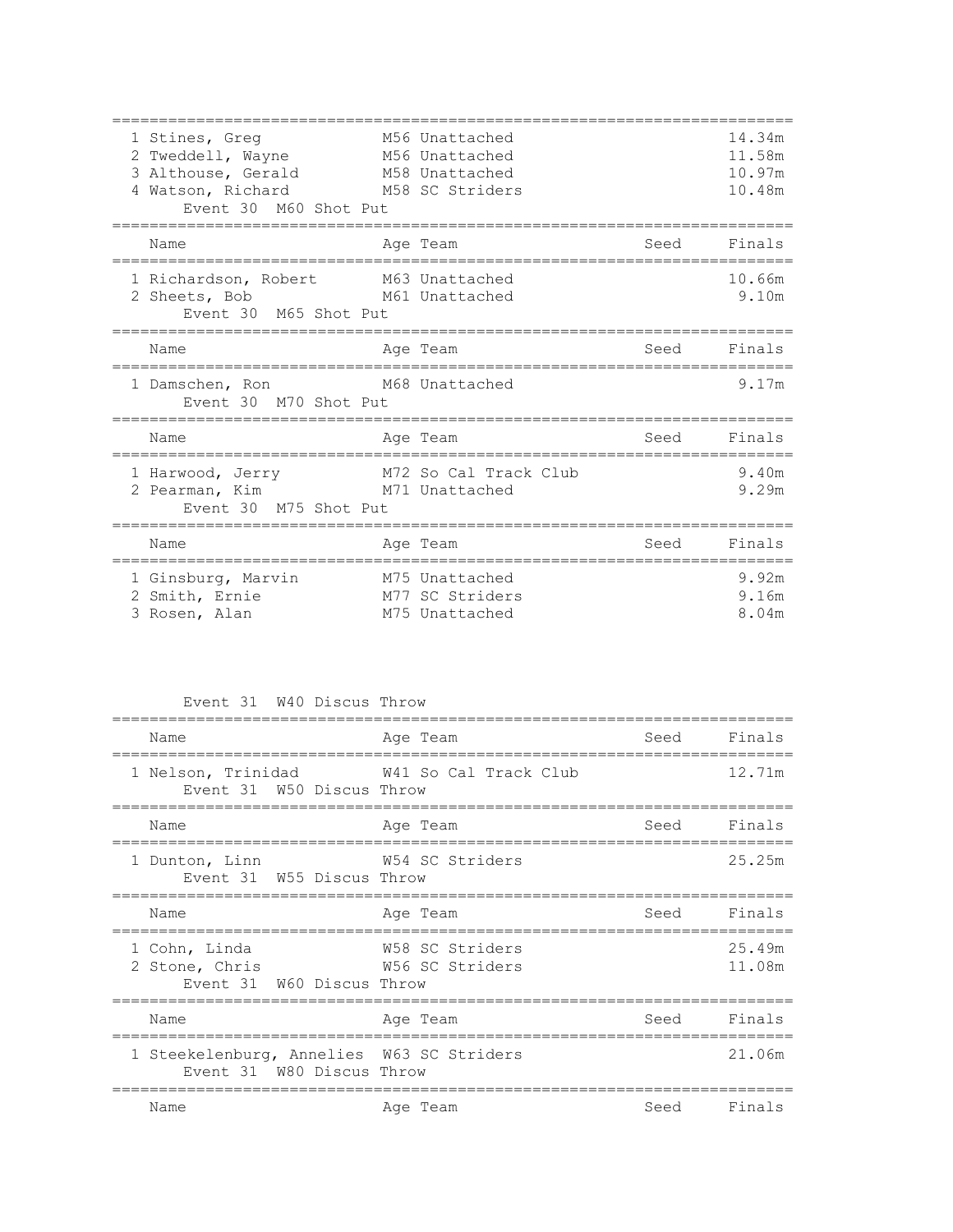| 1 Kuehne, Magdalena 60 W80 SC Striders<br>Event 32 M35 Discus Throw                                                                                                                             |                                                          |                          | 12.10m                               |
|-------------------------------------------------------------------------------------------------------------------------------------------------------------------------------------------------|----------------------------------------------------------|--------------------------|--------------------------------------|
| Name                                                                                                                                                                                            | Age Team                                                 | Seed                     | Finals                               |
| 1 Hampton, David<br>2 Nelson, Troy M39 So Cal Track Club<br>Event 32 M50 Discus Throw                                                                                                           | M39 So Cal Track Club                                    |                          | 36.05m<br>33.74m                     |
| Name<br>------------------------------------                                                                                                                                                    | Age Team<br>================================             | Seed                     | Finals                               |
| 1 Kohaut, Harry<br>2 Brown, Jeff<br>3 McGinnis, David M54 Unattached<br>4 Love, Richard<br>M55 Discus Throw<br>Event 32                                                                         | M53 Golden West Trac<br>M54 Unattached<br>M51 Unattached |                          | 40.12m<br>38.29m<br>30.44m<br>27.79m |
| ---------------------------------<br>Name                                                                                                                                                       | Age Team                                                 | Seed                     | Finals                               |
| ==================================<br>1 Stines, Greg<br>2 Watson, Richard M58 SC Striders<br>3 Althouse, Gerald M58 Unattached<br>4 Tweddell, Wayne M56 Unattached<br>Event 32 M60 Discus Throw | ____________________________<br>M56 Unattached           |                          | 46.24m<br>33.69m<br>33.02m<br>33.01m |
| Name<br>;==================================                                                                                                                                                     | Age Team                                                 | Seed<br>.=============== | Finals                               |
| 1 Richardson, Robert M63 Unattached<br>2 Sheets, Bob M61 Unattached<br>2 Sheets, Bob<br>Event 32 M65 Discus Throw                                                                               |                                                          |                          | 33.00m<br>26.96m                     |
| Name<br>====================================                                                                                                                                                    | Age Team                                                 | Seed                     | Finals                               |
| 1 Damschen, Ron<br>Event 32 M70 Discus Throw                                                                                                                                                    | M68 Unattached                                           |                          | 32.79m                               |
| Name                                                                                                                                                                                            | Age Team                                                 | Seed                     | Finals                               |
| 1 Harwood, Jerry<br>2 Pearman, Kim                                                                                                                                                              | M72 So Cal Track Club                                    |                          | 28.75m                               |
| Event 32 M75 Discus Throw                                                                                                                                                                       | M71 Unattached                                           |                          | 19.92m                               |
| Name                                                                                                                                                                                            | =====================<br>Age Team                        | Seed                     | Finals                               |
| 1 Rosen, Alan<br>2 Ginsburg, Marvin<br>Event 32 M85 Discus Throw<br>------------------                                                                                                          | M75 Unattached<br>M75 Unattached                         |                          | 29.88m<br>21.95m                     |
| Name                                                                                                                                                                                            | Age Team                                                 | Seed                     | Finals                               |

Event 35 M45 Triple Jump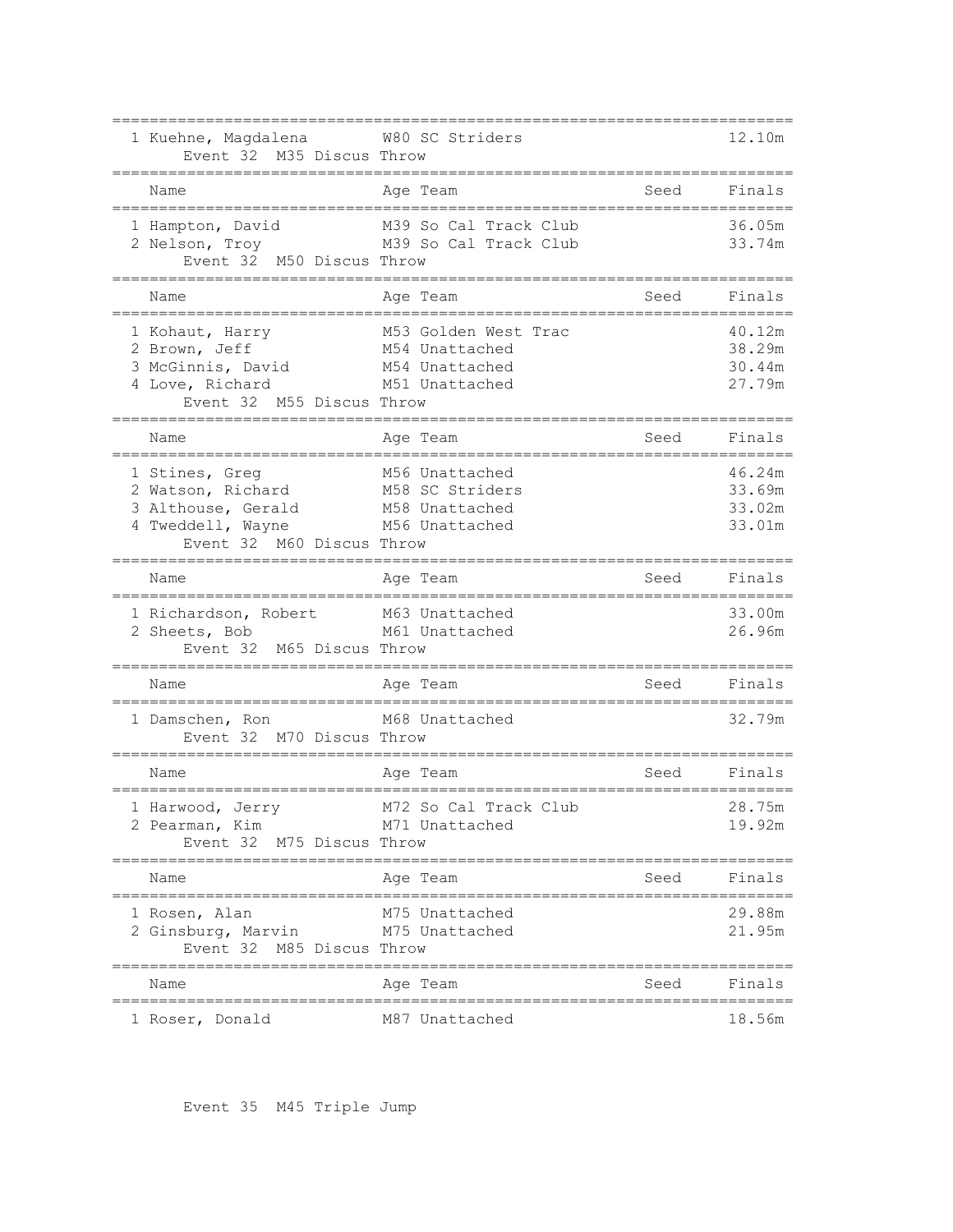| Name                                                               | Age Team                                                     | Seed                      | Finals           |
|--------------------------------------------------------------------|--------------------------------------------------------------|---------------------------|------------------|
| 1 Davenport, Lavell<br>2 Cramer, Bruce<br>Event 35 M55 Triple Jump | M49 Unattached<br>ll M49 Unattacheu<br>M49 So Cal Track Club |                           | 12.03m<br>11.16m |
| Name<br>==============                                             | Age Team                                                     | Seed<br>================= | Finals           |
| 1 Pittman, Patrick<br>Event 35 M60 Triple Jump                     | M58 Unattached                                               |                           | 7.98m            |
| Name<br>.=================================                         | Age Team                                                     | ---------------------     | Seed Finals      |
| 1 Sheets, Bob<br>Event 35 M65 Triple Jump                          | M61 Unattached<br>========================                   |                           | 5.30m            |
| Name                                                               | Age Team                                                     | Seed Finals               |                  |
| 1 Damschen, Ron<br>Event 35 M70 Triple Jump                        | M68 Unattached                                               |                           | 7.45m            |
| Name                                                               | Aqe Team                                                     |                           | Seed Finals      |
| 1 Harwood, Jerry<br>Event 35 M75 Triple Jump                       | M72 So Cal Track Club                                        |                           | 5.08m            |
| Name                                                               | Age Team                                                     | Seed                      | Finals           |
| Event 36 W55 Triple Jump                                           |                                                              |                           | 6.62m<br>6.37m   |
| Name                                                               | Aqe Team                                                     |                           | Seed Finals      |
| 1 Cohn, Linda<br>Event 36 W80 Triple Jump                          | W58 SC Striders                                              |                           | 8.04m            |
| Name                                                               | Age Team                                                     | Seed                      | Finals           |
| 1 Kuehne, Magdalena W80 SC Striders<br>Event 36 W85 Triple Jump    |                                                              |                           | 5.68m            |
| Name                                                               | Age Team                                                     | Seed                      | Finals           |
| 1 Valien, Johnnye                                                  | W85 SC Striders                                              |                           | 4.10m            |

| Name                                      | Age Team       | Seed | Finals |
|-------------------------------------------|----------------|------|--------|
|                                           |                |      |        |
| 1 Love, Richard<br>Event 37 M55 High Jump | M51 Unattached |      | 1.35m  |